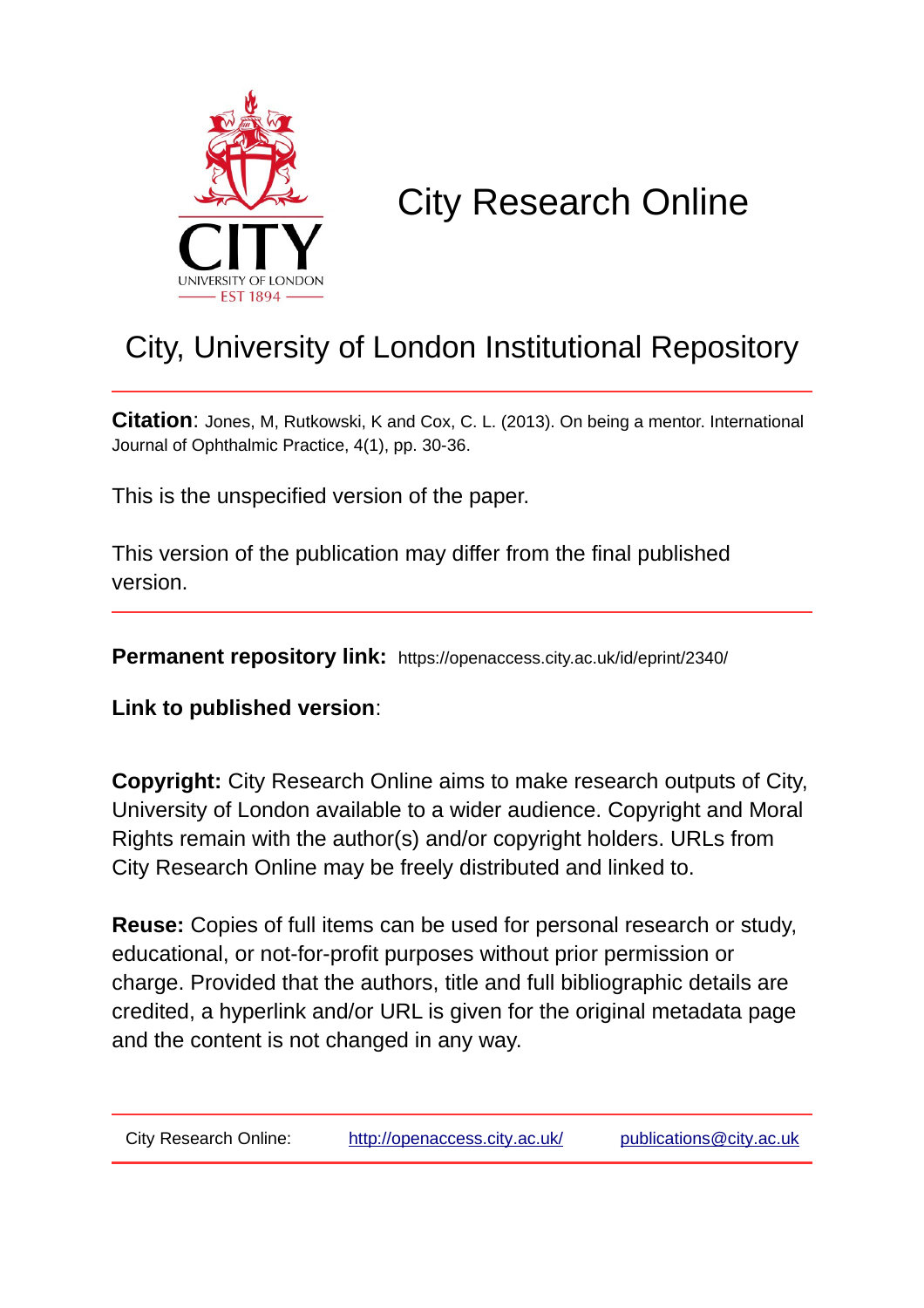Article Title: Mentorship

Authors:

Mark Jones, RN MSc BSc (Hons) Dip Ed Dip N Senior Lecturer & Head of Practice Education School of Health Sciences City University London London UK mjones@city.ac.uk

Krzysztof Rutkowski, RN MSc (Eng) BSc (Hons) Dip HE Senior Research Nurse Clinical Research Facility St Thomas's Hospital Guys and St Thomas' NHS Foundation Trust London UK [Krzysztof.rutkowski@GSTT.nhs.uk](mailto:Krzysztof.rutkowski@GSTT.nhs.uk)

Professor Carol L. Cox, PhD, MSc, MA Ed., PG Dip Ed., BSc (Hons), FD, RN, FAHE Associate Dean Research and Enterprise School of Health Sciences, City University London Nursing Research Consultant Moorfields Eye Hospital NHS Foundation Trust [c.l.cox@city.ac.uk](mailto:c.l.cox@city.ac.uk)

Correspondence to: Mark Jones

Key words: Mentor, Mentorship, Learning Cycles, Standards, Ophthalmic **Competencies** 

Key Points:

Nursing, and particularly ophthalmic nursing practice, is primarily a competency orientated profession (RCN, 2005).

Placement Providers are healthcare institutions within the UK that have been specifically chosen by higher education institutions because they have been deemed suitable through quality review by the higher education institution for training students.

At least 40% of a student's placement time should be spent directly with a mentor.

Preparation programmes approved by the NMC for mentors and practice teachers must include learning in both academic and practice settings. All mentors in the UK must maintain their knowledge, skills and competence through regular, annual updates (Glasper 2010; NMC, 2008).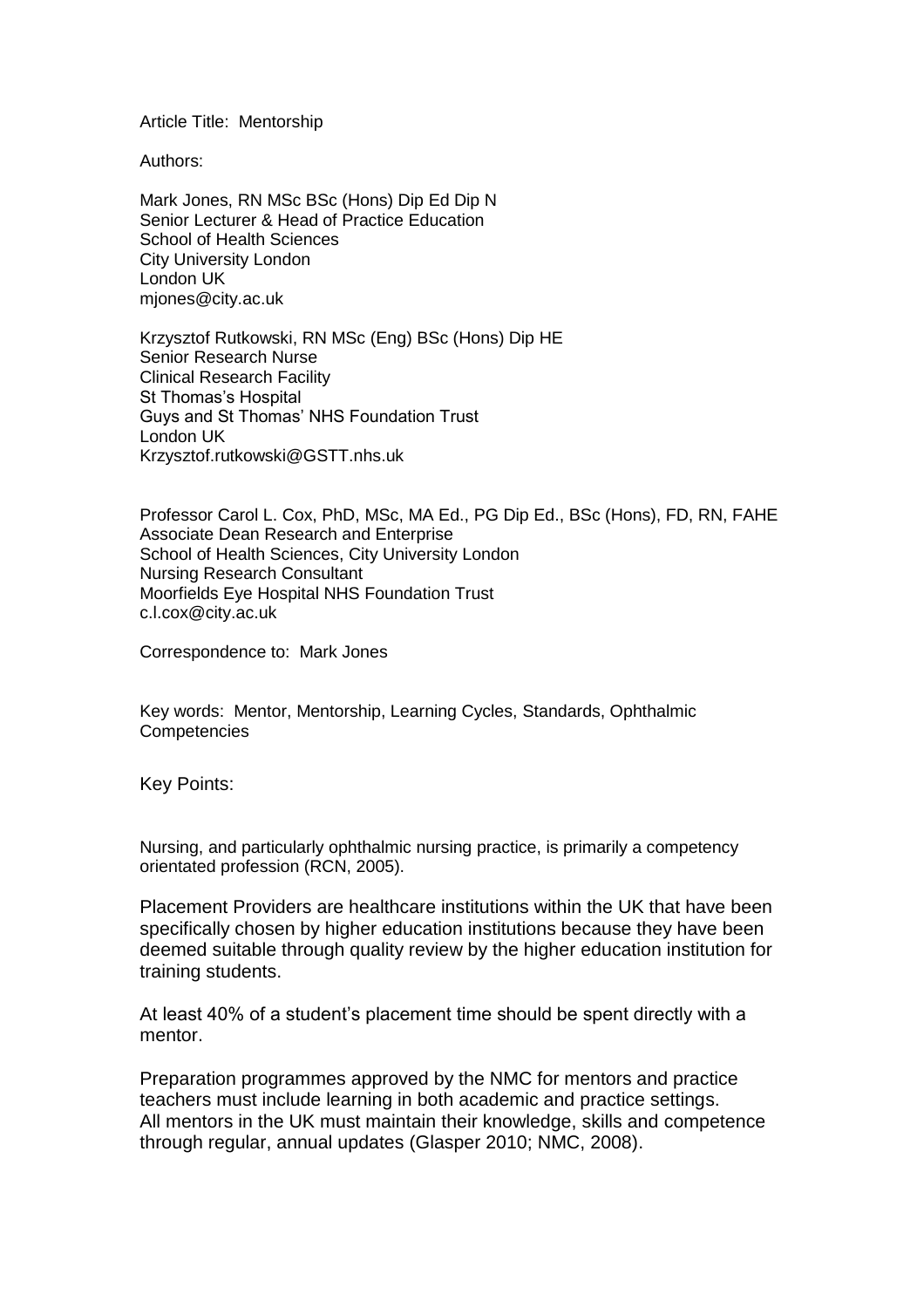#### **Introduction**

The purpose of this article is to explore the issues relating to mentoring students. Nursing, and particularly ophthalmic nursing practice, is primarily a competency orientated profession (RCN, 2005). Therefore the need for allocating students to clinical placements is based on the necessity to assess their level of competency. In the United Kingdom (UK), registered nurses/mentors are responsible for assessing students' competencies in clinical practice (NMC 2008). This applies in relation to pre-registration and post registration students.

The concept of mentoring was first used by nurse education in the UK by the former English National Board (ENB) in 1987. The ENB referred initially to mentors as 'wise reliable counselors' and 'trusted advisers' who would be selected by the student to assist, befriend, guide, advise and counsel students in their learning (ENB 1988, ENB 1989, ENB 1994).

The Nursing and Midwifery Council (NMC) inherited the educational functions of the ENB in 2002 and described the role and functions of a mentor in its '*Standards to Support Learning and Assessment in Practice'.* The NMC indicated that a mentor is a NMC registrant who, following successful completion of an NMC approved mentor preparation programme, or comparable preparation that has been accredited by an approved education institute meets the NMC mentor requirements. This means the mentor has achieved the knowledge, skills and competence required to meet the defined outcomes within a specific area of practice (NMC 2008). Refer to Table 1 *for the Standards to Support Learning and Assessment in Practice.* Areas of practice are delineated by 'Placement Providers'. These providers are healthcare institutions within the UK that have been specifically chosen by higher education institutions because they have been deemed suitable through quality review by the higher education institution for training students.

#### **Table 1**

**Standards to Support Learning and Assessment in Practice**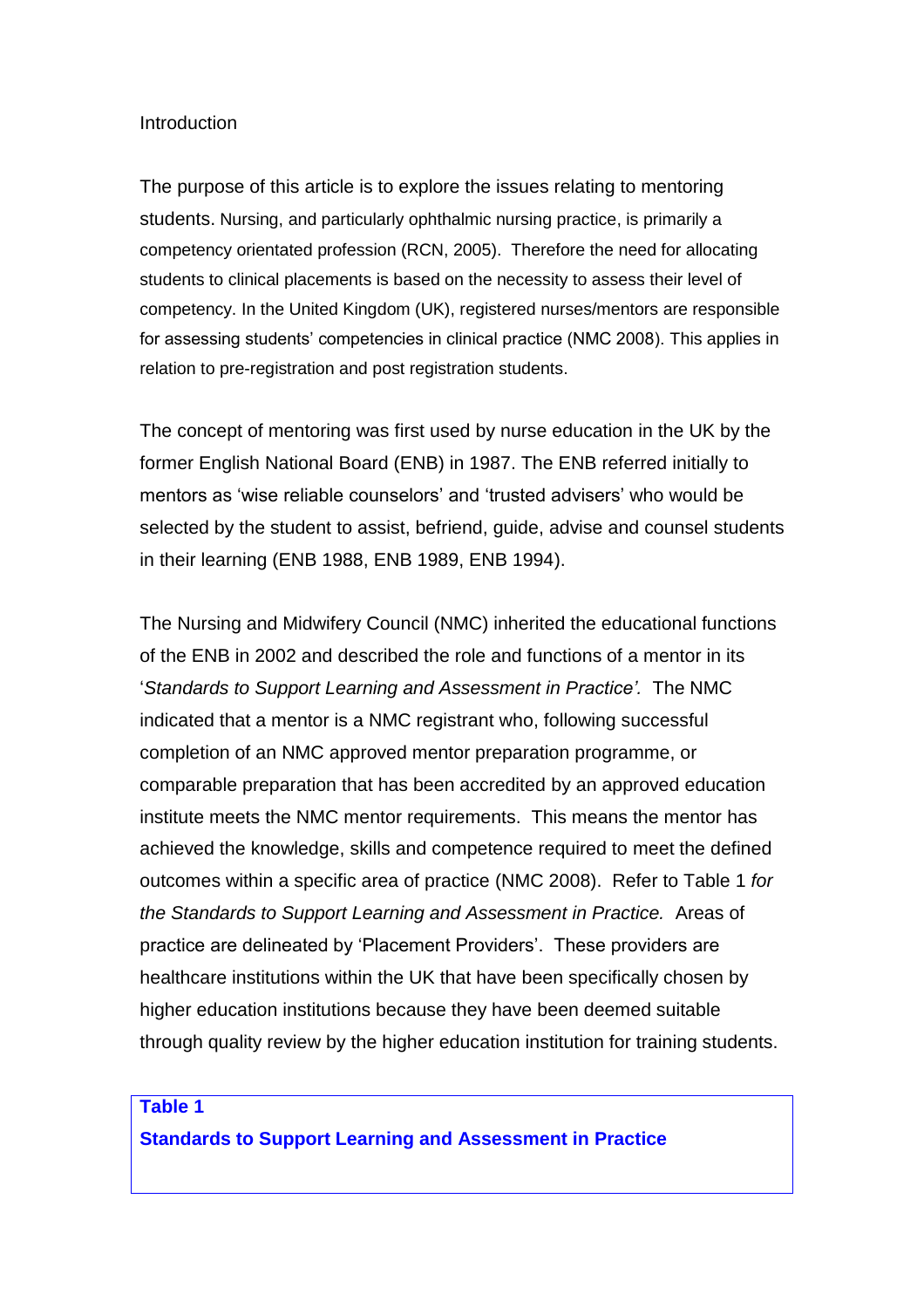Placement providers will be responsible for maintaining a local register of mentors, sign off mentors and practice teachers

At least 40% of a student's placement time should be spent directly with a mentor

Ongoing records of achievement to be kept by students and to move with them from placement to placement

Mentors to have support networks to assist them, particularly for managing failing students

Sign off mentors will meet additional criteria and, when supervising students in their final placement, will have protected time for providing feedback to students

Preparation programmes approved by the NMC for mentors and practice teachers must include learning in both academic and practice settings

# Historical Background

The word mentor derives from ancient languages: the Sanskrit language word '*mantar' which means* 'one who thinks', the Latin word '*monitor'* which means 'one who admonishes' and the Greek language where Mentor was a character in Homer's *Odyssey*. In this story Mentor is left to take care of the palace and to bring up Telemachus the son of Odysseus who has left for the Trojan War. In this story Mentor happens to be an ineffective guardian prompting the goddess Athena to take on Mentor's appearance in order to guide young Telemachus more effectively during those difficult times (Holmes et al 2010).

Differences in Being a Mentor as Compared to the 'Pure' Meaning of Mentorship

Over time the concept of mentorship in a nursing educational context has evolved and it now combines a variety of roles. Despite the 'pure' meaning of mentorship where the mentor shares their knowledge and experiences with their students to encourage them to develop their skills (Lawson 2011), the additional role of the mentor in the nursing profession is to supervise and assess students at levels determined by a higher education institution (HEI)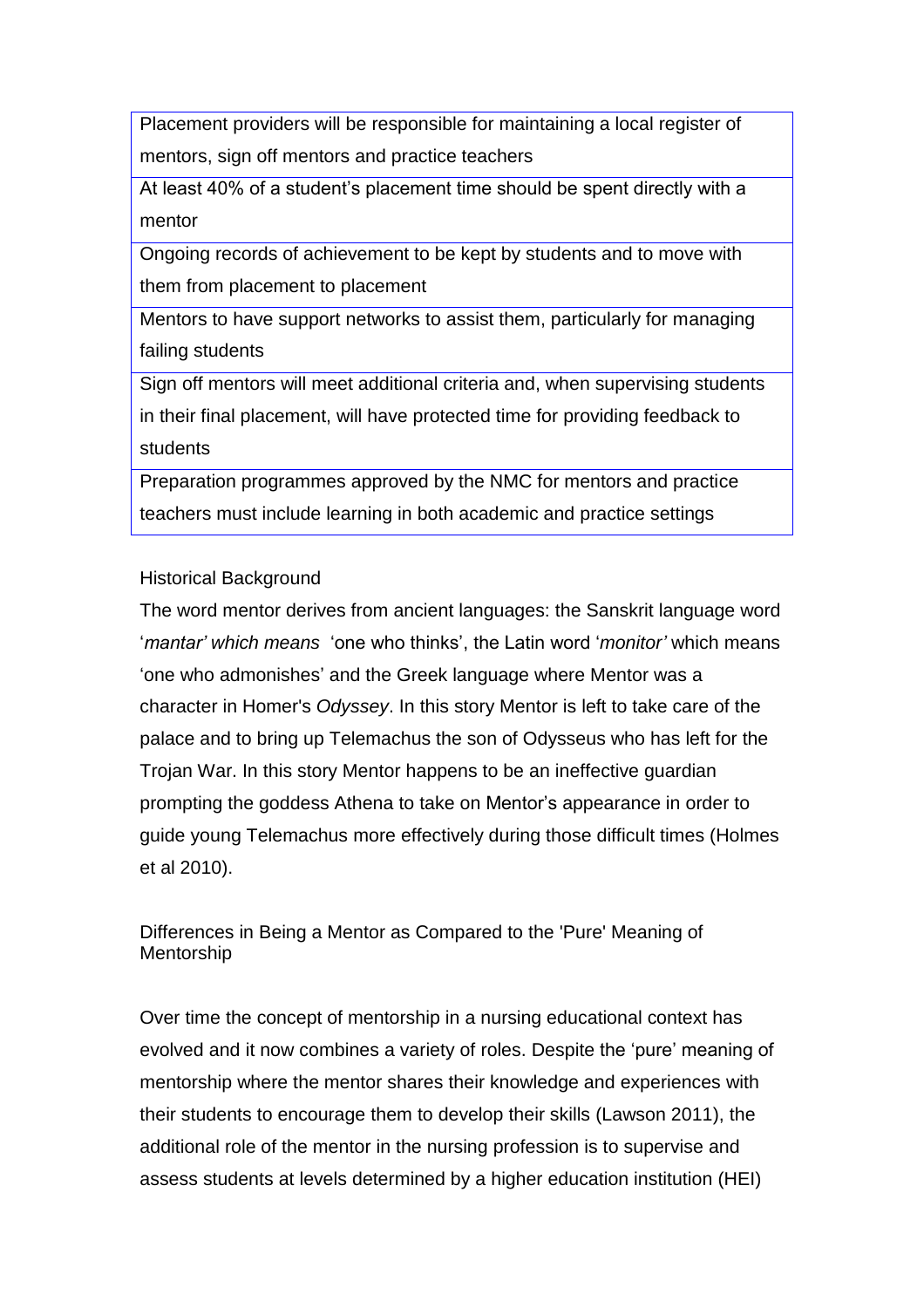and the NMC enabling the students to progress through their-course and allow them to be registered and entered onto the professional register. Price (2005) identifies the functions of a mentor using both approaches of personal development sharing the mentor's wisdom whilst also acting as an assessor and supervisor. Refer to Table 2 for the functions of a mentor as specified by Price (2005).

# **Table 2**

| <b>Functions of a mentor (Price 2005)</b> |  |  |
|-------------------------------------------|--|--|
|                                           |  |  |

|                       | <b>Example</b>                                                 |
|-----------------------|----------------------------------------------------------------|
| <b>Function</b>       | Choosing how best to approach an assessment.                   |
| <b>Net Worker</b>     | Alerting the student to a knowledgeable colleague who          |
|                       | can assist with questions.                                     |
| <b>Sponsor or</b>     | Highlighting the student's abilities, efforts and              |
| <b>Advocate</b>       | circumstances to others.                                       |
| <b>Resource</b>       | Alerting the student to useful articles, websites, policies or |
| <b>Consultant</b>     | other sources of relevant information.                         |
| <b>Role Model</b>     | Exemplifying good communication practice with patients         |
|                       | and their relatives.                                           |
| <b>Facilitator of</b> | Using past experiences and helping the student anticipate      |
| <b>Critical</b>       | the possible outcomes of a planned action.                     |
| <b>Thought &amp;</b>  |                                                                |
| <b>Reflection</b>     |                                                                |
| <b>Assessor or</b>    | Judging the student's progress on the placement and            |
| <b>Monitor</b>        | reporting on it.                                               |

Teaching and assessing are crucial aspects of the mentor's role making them 'gate keepers'. Functioning as a 'gate keeper' whilst a student is learning and developing their ophthalmic nursing skills protects the public from potential harm (NMC 2002). While all qualified mentors in the UK can assess students up to their final placement, final placements can only be assessed by those mentors who are recognised as a sign-off mentor (NMC, 2008). Sign-off mentors are senior members of clinical staff with extensive knowledge and skills in ophthalmic practice. All mentors in the UK must maintain their knowledge, skills and competence through regular, annual updates (Glasper 2010; NMC, 2008). Refer to Table 3 for the criteria established for a practitioner to be a sign-off mentor in the UK.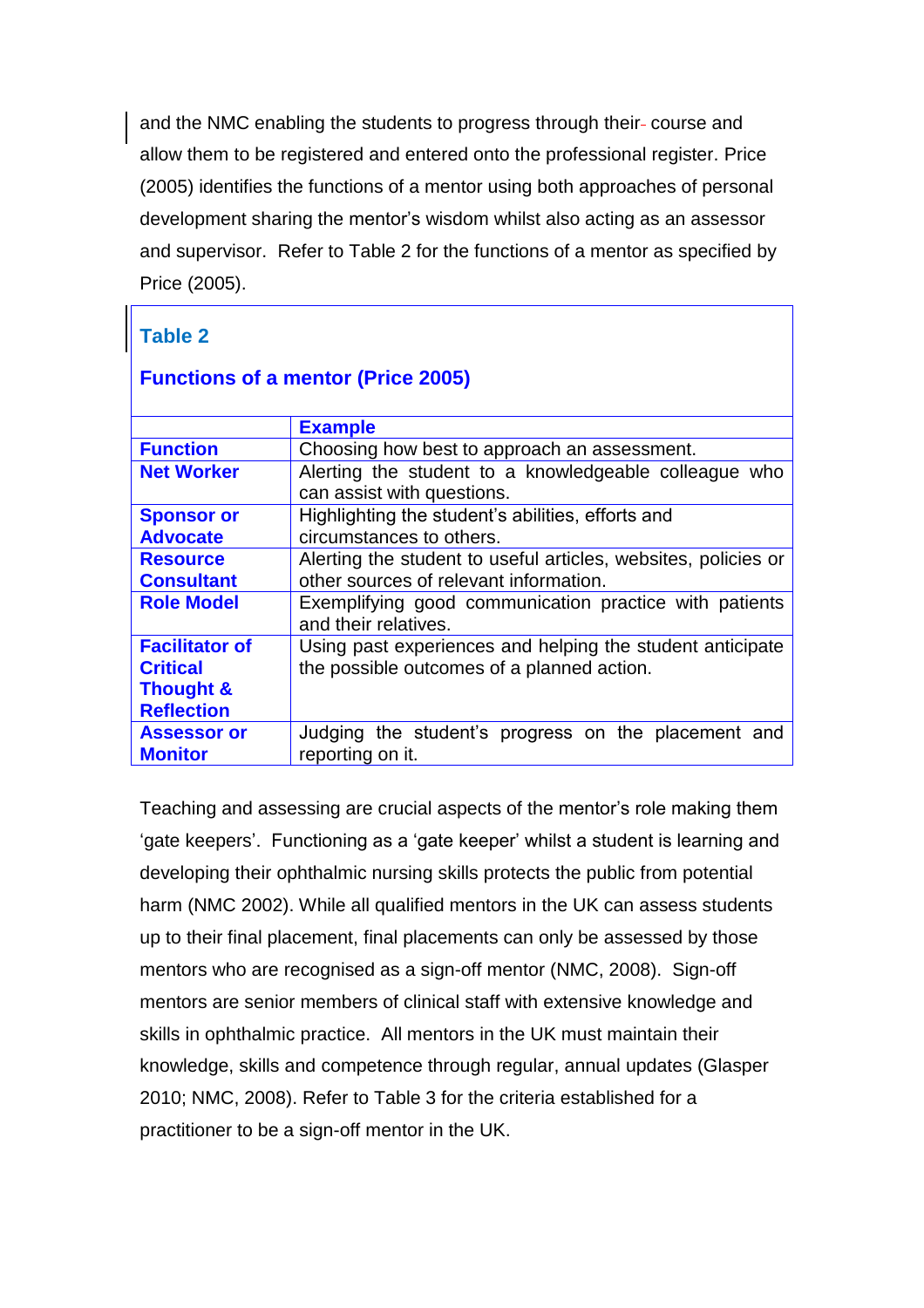# **Table 3**

# **Criteria to be a sign-off mentor (NMC, 2008)**

The mentor should have clinical currency and capability in the field of practice in which the student is being assessed.

The mentor should have met the Nursing and Midwifery Council (NMC, 2008) requirements to remain on the local register.

The mentor should have received supervision on at least three occasions for signing off proficiency at the end of a final placement or supervised practice placement for specialist practice qualifications by an existing sign-off mentor or practice teacher.

The mentor should demonstrate a working knowledge of current programme requirements, practice assessment strategies and relevant changes in education and practice for the student being assessed.

The mentor should display an understanding of the NMC registration requirements and the contribution he or she makes to meeting these requirements.

The mentor should demonstrate an in depth understanding of his or her accountability to the NMC for the decision he or she makes to pass or fail a student when assessing proficiency requirements at the end of a programme.

The Importance of Mentorship in the Practice Experience

Nursing programmes are designed in a way that students can spend a proportion of their training in a classroom and a proportion in clinical practice, which is the focal point of nurse education (NMC 2002a). Dobinson-Harrington (2006) identified that learning in practice is different than that received in the classroom because learning in practice takes place in an inductive environment before 'an audience' of a patient, relatives and other professionals who are bound by etiquette of enquiry and professional hierarchy to deliver holistic patient care. This is supported by Quinn (2000) who states that learning in practice involves a direct participation in the events of practice. Table 4 delineates these distinctions.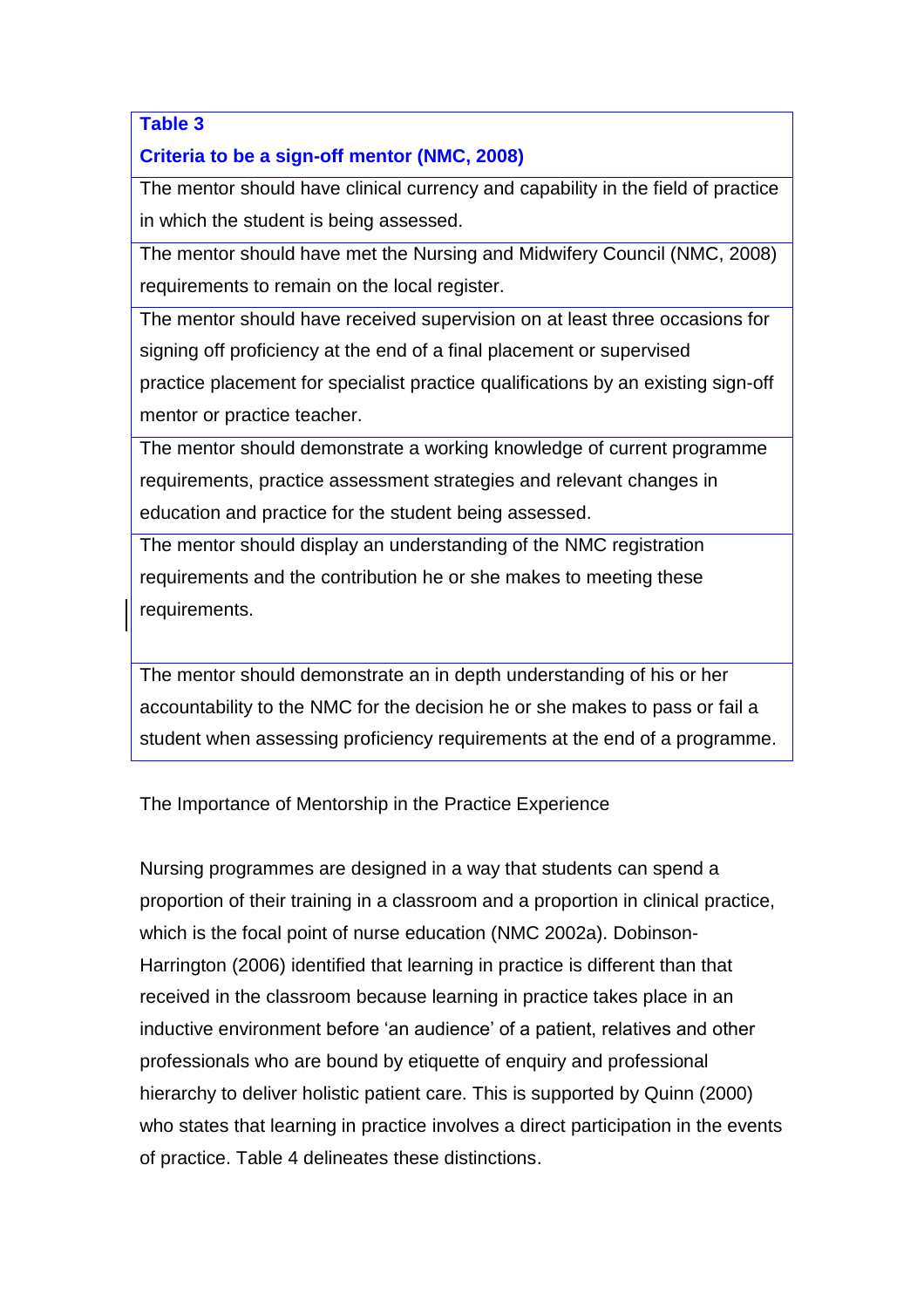| <b>Table 4</b>                         |                                        |
|----------------------------------------|----------------------------------------|
| <b>Learning in practice</b>            | <b>Learning in classroom</b>           |
| Strongly inductive – making sense of   | Sometimes abstract (concepts) and      |
| experience                             | often deductive (creating theories and |
|                                        | applying them to the role of the nurse |
| Involves performance and learning      | Emphasis upon pedagogy (teaching)      |
| and all before an audience of other    | and learning.                          |
| stakeholders (patients, relatives,     |                                        |
| other professionals)                   |                                        |
| Collegiate – learning is often through | Often private as when<br>student       |
| consultation and discussion            | concludes points from lectures and     |
|                                        | textbooks                              |
| Anxiety laden – safety and wellbeing   | Liberal, discursive, save for when     |
| of patients is paramount               | facing assessment and examinations     |
| Bound by etiquette of enquiry and      | Students encouraged to be inquisitive  |
| professional hierarchy                 | rhetorical (a community of<br>and      |
|                                        | equals)                                |

There is a consensus in the literature suggesting that working with a mentor whilst caring for patients and families enables the student to learn and develop technical, psychomotor, interpersonal and communication skills (Ali & Panther 2008, Banning *et al* 2006, Adams 2002, Chan 2002, Dunn *et al* 2000, Billings and Halstead 1998). These nursing skills can be acquired by observation where a student is observing experienced nurses performing ophthalmic procedures and by imitation where the student is demonstrating the observed skill under the supervision of a mentor. It should be noted that in relation to ophthalmic practice, the mentor will have an advanced qualification in ophthalmic practice [e.g., Diploma, BSc (Hons) or Masters Degree]. Table 5 reflects the primary nursing skills students should obtain through mentorship.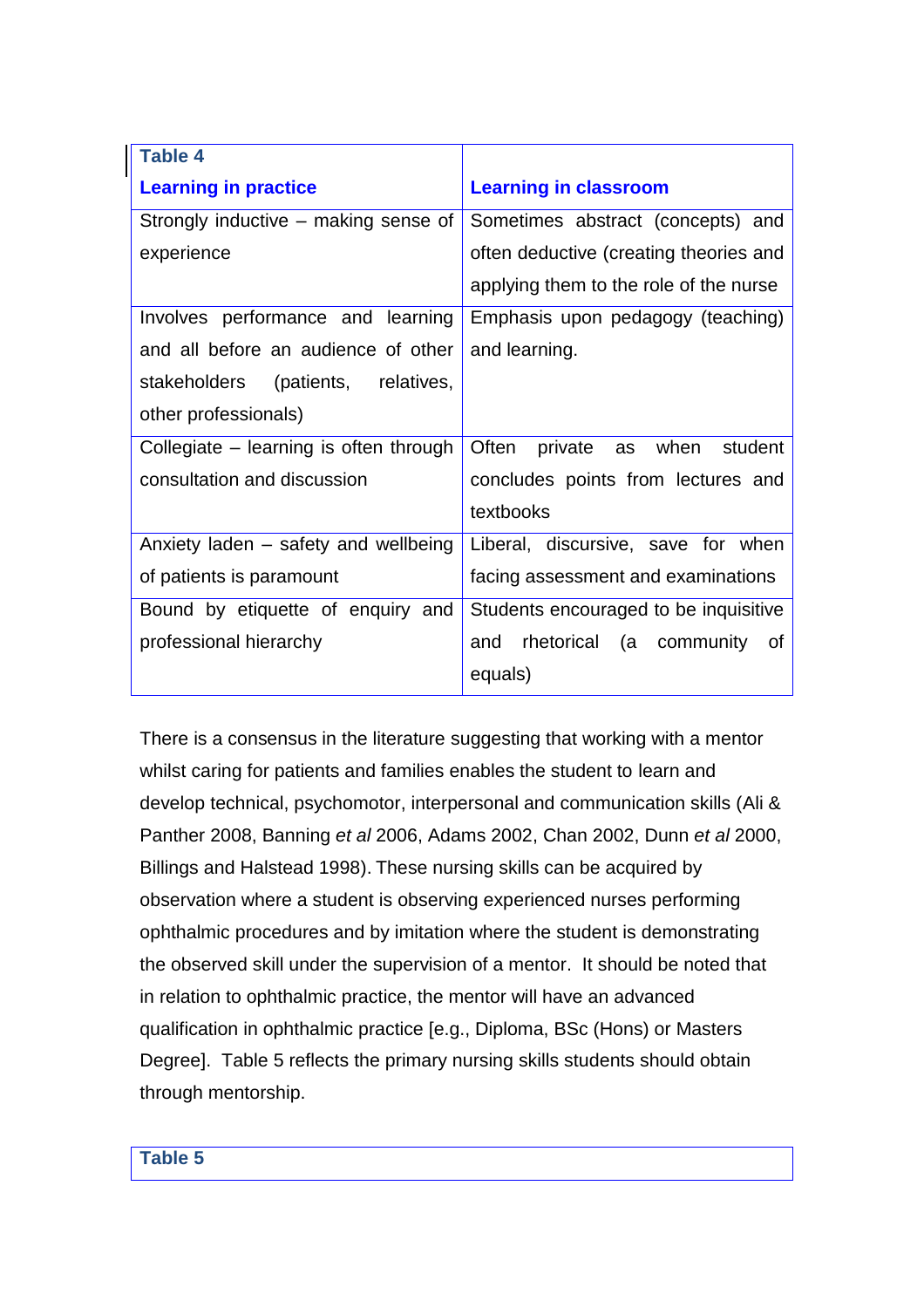#### **Nursing skills**

Technical skills refer to skills such as calculating drug dosages, medication administration, assessment of visual acuity, visual fields, EOM, administration of eye drops and history taking for example.

Psychomotor nursing skills are physical skills that fall into one of three categories of education that nurses must acquire and involve motor dexterity, coordination and movement e.g. taking a blood pressure, changing an eye patch, administering eye drops, showing a patient how to use an occluder with pin holes . Psychomotor skills also include skills such as assisting patients with eye care (e.g., how to properly scrub eye lids when blepharitis has been diagnosed) or teaching patients in matters of eye health,-hygiene, and safety.

In order to enhance the student's clinical experience, it is important for a mentor to provide appropriate support, guidance and supervision in the clinical area [English National Board and Department of Health (ENB and DoH) 2001a, Andrews and Roberts 2003]. This also includes clarifying any misconceptions that students may have. Evidence suggests that various factors, such as the mentor-student relationship, reflection and feedback play an important role in students' learning (Pellatt 2006, Andrews and Roberts 2003, Andrews and Chilton 2000, Wright 1990, Campbell *et al* 1994, Baillie 1993).

## Defining Learning

According to Bradshaw (1989) there is no adequate theory to account for all learning and therefore we have to take what we can from what is available. However, it is important to recognise that the real issue is whether or not we are aware of the theory guiding our actions (NMC 2004). Educational theory, therefore, may need to be adapted to suit particular individual and particular settings. Burns (1995, p99) defines learning as 'a relatively permanent change in behaviour with behaviour including both observable activity and internal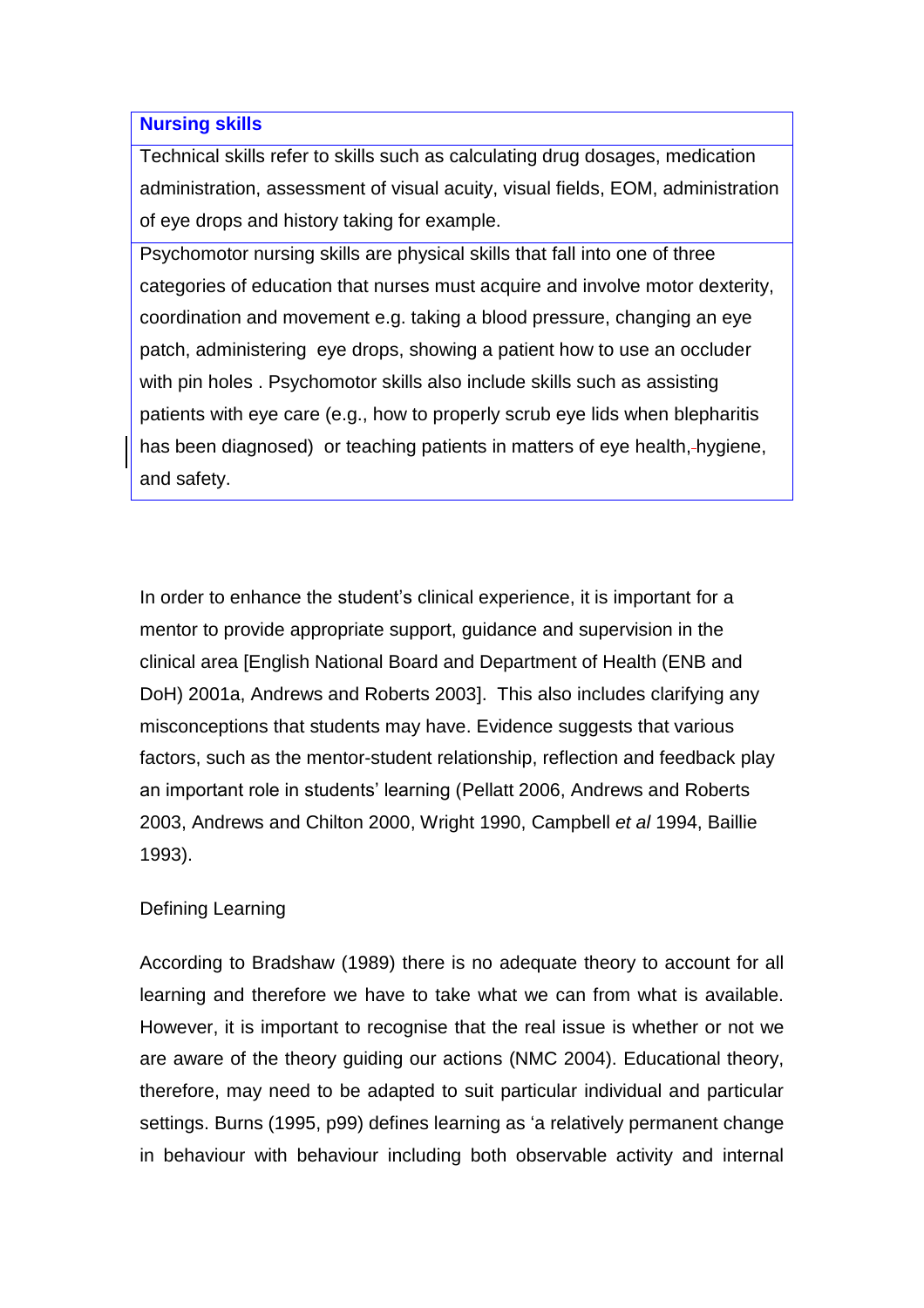processes such as thinking, attitudes and emotions.' Similarly, Jarvis (1995) defines learning as the acquisition of knowledge, and importantly includes skills and attitude by study, experience or teaching. The relationship between the three domains of knowledge, attitude and skills (ASK) transpires in the definition of learning. Therefore ASK can be a useful anagram and reminder of the areas of behaviour mentors should address in relation to development in and/or assessment of their students (City University 1996) (Figure 1).



# **Figure 1 ASK Anagram (City University 1996)**

David Kolb's Learning Cycle often referred to as experiential learning and reasoning model provides a useful framework for mentors when working with students. The cycle refers to the process by which mentors and students can attend to and understand their experiences and consequently modify their behaviours.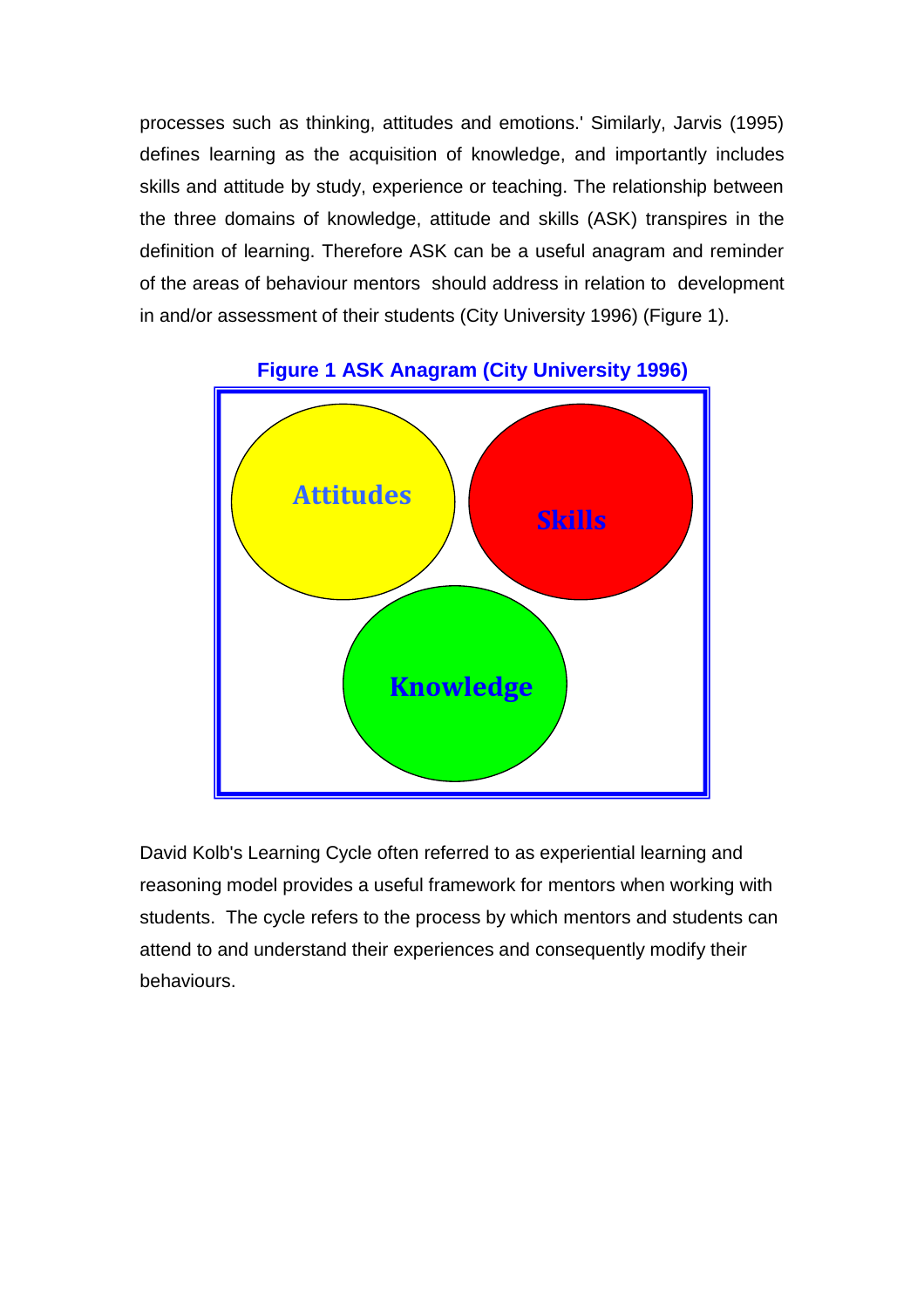

David Kolb (1984) created his famous model out of four elements: concrete experience, observation and reflection, the formation of abstract concepts and testing in new situations. He argues that the learning cycle can begin at any one of the four points and that it should really be approached as a continuous spiral. However, it is suggested that the learning process often begins with a person carrying out a particular action and then seeing the effect of the action in a given situation. Following this, the second step is to understand these effects in this instance so that if the same actions were taken in the same circumstances it would be possible to anticipate what would follow from these actions. Using this 'cycle' the third step should enable the learner to understand the principles under which the situation is underpinned (Kolb 1984).

The Importance of Feedback

Feedback has long been considered central to learning and therefore it has considerable importance in nursing education to promote learning and ensure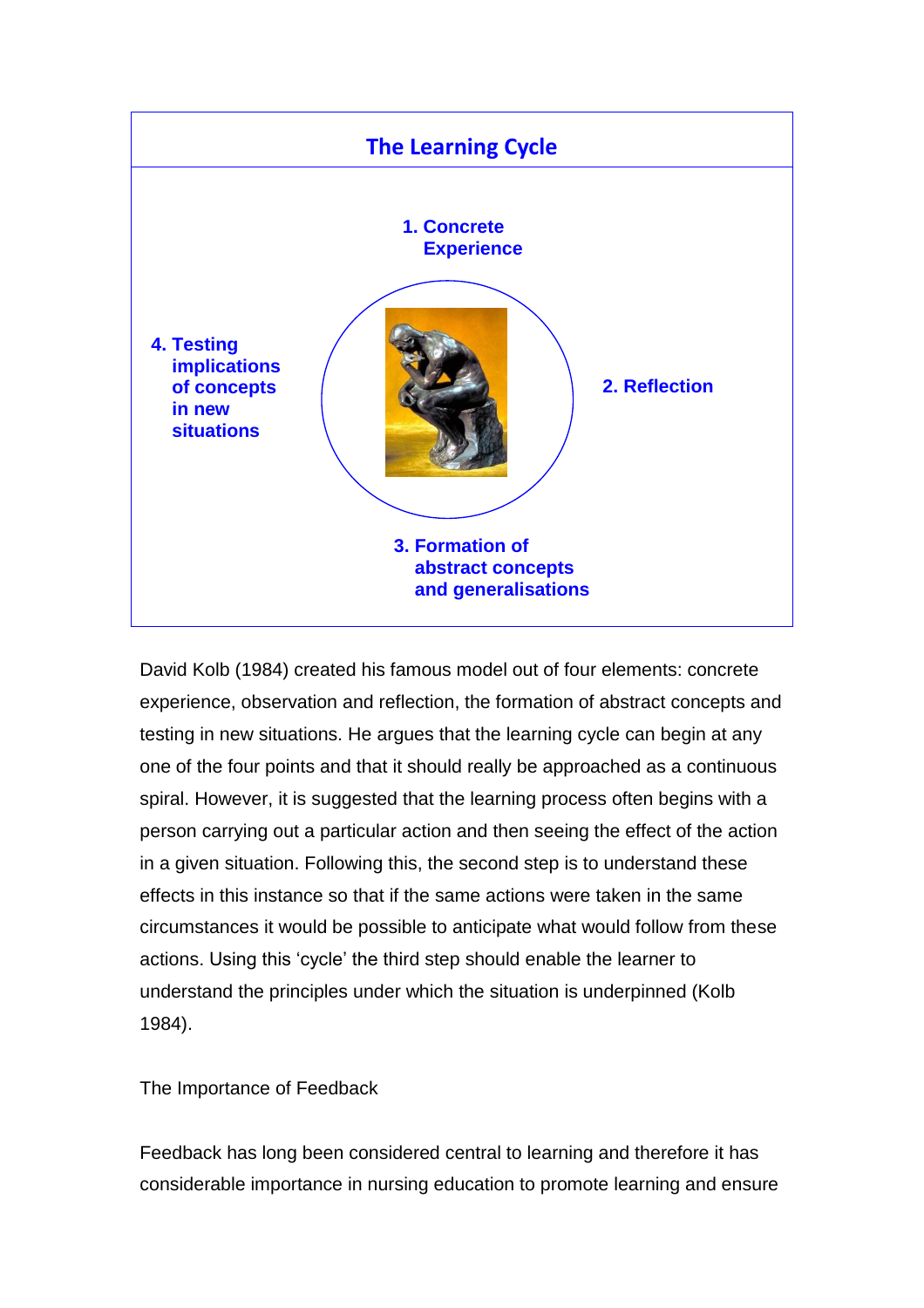that standards are met (Quinn 2000, Nickling and Kenworthy 2000).

Rosen et al (2006 p. 211) defines feedback as 'a subset of the available information in the work environment that indicates how well an individual is meeting his or her goals'. Rosen et al (2006) demonstrates an important relationship between feedback/reflection, learning environment, attitudes, and behaviours. According to their study, environments high in feedback tend to reduce uncertainty and ambiguity by reflecting, guiding and motivating thus reinforcing effective behaviours and reducing ineffective behaviours.

There is evidence in the literature suggesting that feedback is a two way process, which is beneficial to both students and mentors e.g., in receiving feedback by students and giving feedback by mentors. When mentoring students in practice mentors provide information on students' practice and offer practical advice on how to improve their performance. The aspect of receiving constructive feedback for students is essential for their growth and development of their self-confidence and motivation. On the other hand, the benefit of giving feedback by mentors promotes their personal and professional growth as well as enhancing their communication and interpersonal skills. This can also give mentors a sense of personal satisfaction, in particular, when sharing their knowledge and experience with students so enhancing the students learning (Clynes 2008 and Raftery 2001). London (2003) and Steelman et al (2004) argue that feedback provides data on which an individual can reflect and provide the means to correct or modify one's experience in order to improve it.

According to the RCN document 'Guidance for mentors of nursing students and midwives' (2007) theoretical knowledge does not always translate into practice and therefore having a mentor helps students adapt into a ward or clinical routine, deal with challenges of the practical aspects of patient care and the dynamics of the workplace. Apart from bridging the gap between theory and nursing practice it also positively affects professional development, develops critical thinking, enhances professional growth and above all improves quality of patient care (Jarjoura, Jennifer 2003).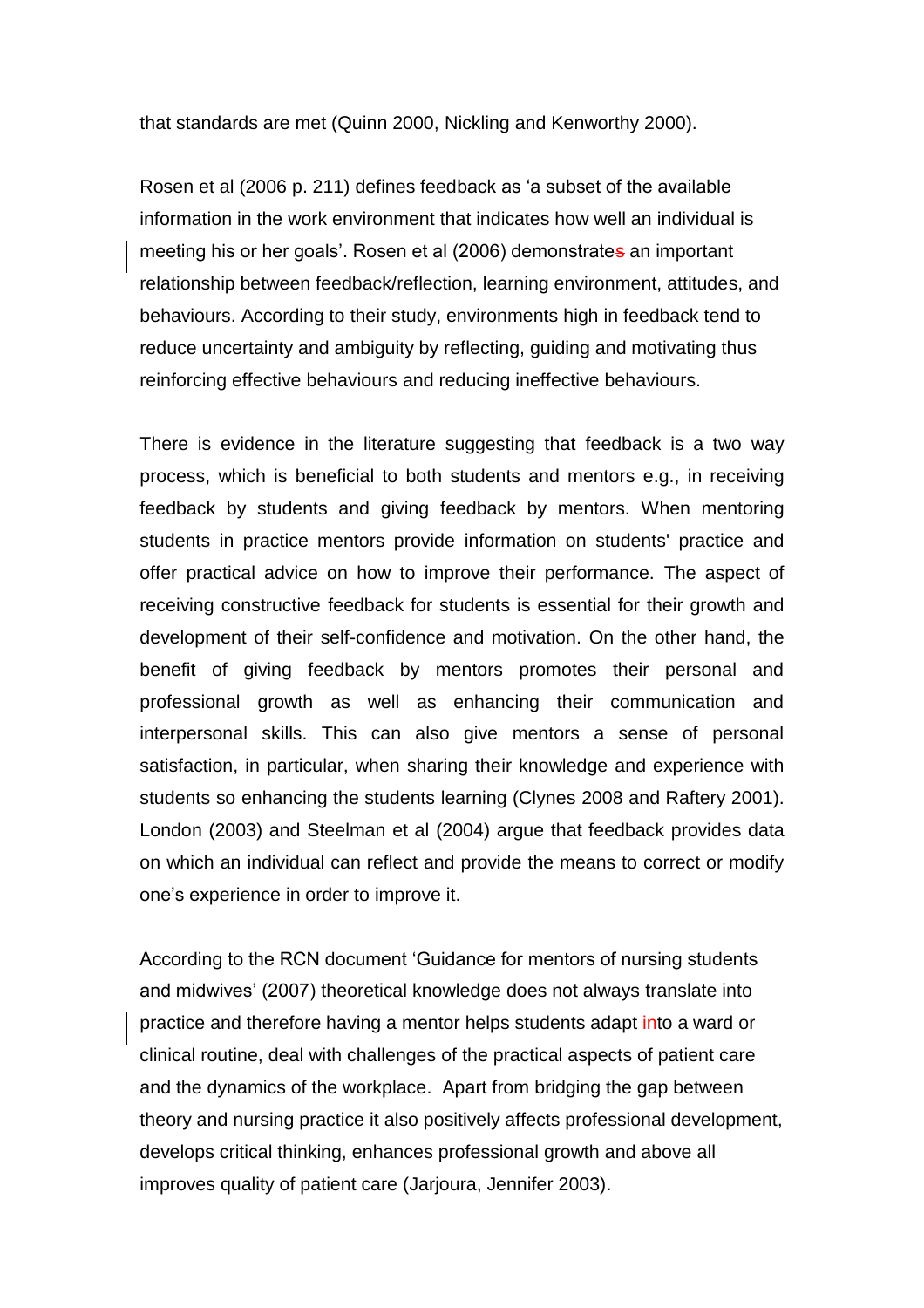Teaching, learning and assessing is a crucial aspect of the mentor's role as it monitors a student's progress. In the worst case scenario, when the student is not sufficiently competent, it acts as the 'gate keeping mechanism' and thus protects the public. However, learning and assessing is a psychological process and requires assessment of these psychological processes. Therefore, it is important that the mentor's have an understanding of these psychological processes and how to go about measuring them. Bloom's Taxonomy, also known as the taxonomy of learning objectives, matches the cognitive, affective and psychomotor domains identified in the definitions of competency and learning and provides a useful structure when assessing students' competencies in practice (Blooms 1956 cited by Blais et al 2002).

| <b>Bloom's Taxonomy of Learning</b> |                  |
|-------------------------------------|------------------|
| Affective domain                    | <b>Attitudes</b> |
| <b>Psychomotor domain</b>           | <b>Skills</b>    |
| Cognitive domain                    | <b>Knowledge</b> |

To illustrate the understanding of the domains in clinical practice a visual acuity test with a patient can be used as an example. Thus the psychomotor domain will concentrate on how to adjust the patient's position to see the Snellen Chart. The cognitive domain will include knowledge of the individual patient's condition, policies for visual acuity assessment (e.g., assessing one eye at a time). The affective domain will include an understanding of how it feels to have a visual acuity test and thus the compassionate and empathetic attitude shown to the patient that is experiencing vision loss or impairment.

Benner's (1984) model of acquisition also underpins the criteria for assessment of a student's competency. The model is based on the work of Dreyfus and Dreyfus (1980) and describes five stages of development in nursing: novice, advanced beginner, competent, proficient and expert. The model provides a logical framework for nurse education, with students entering as Novices, and reaching the level of Advanced Beginner by the end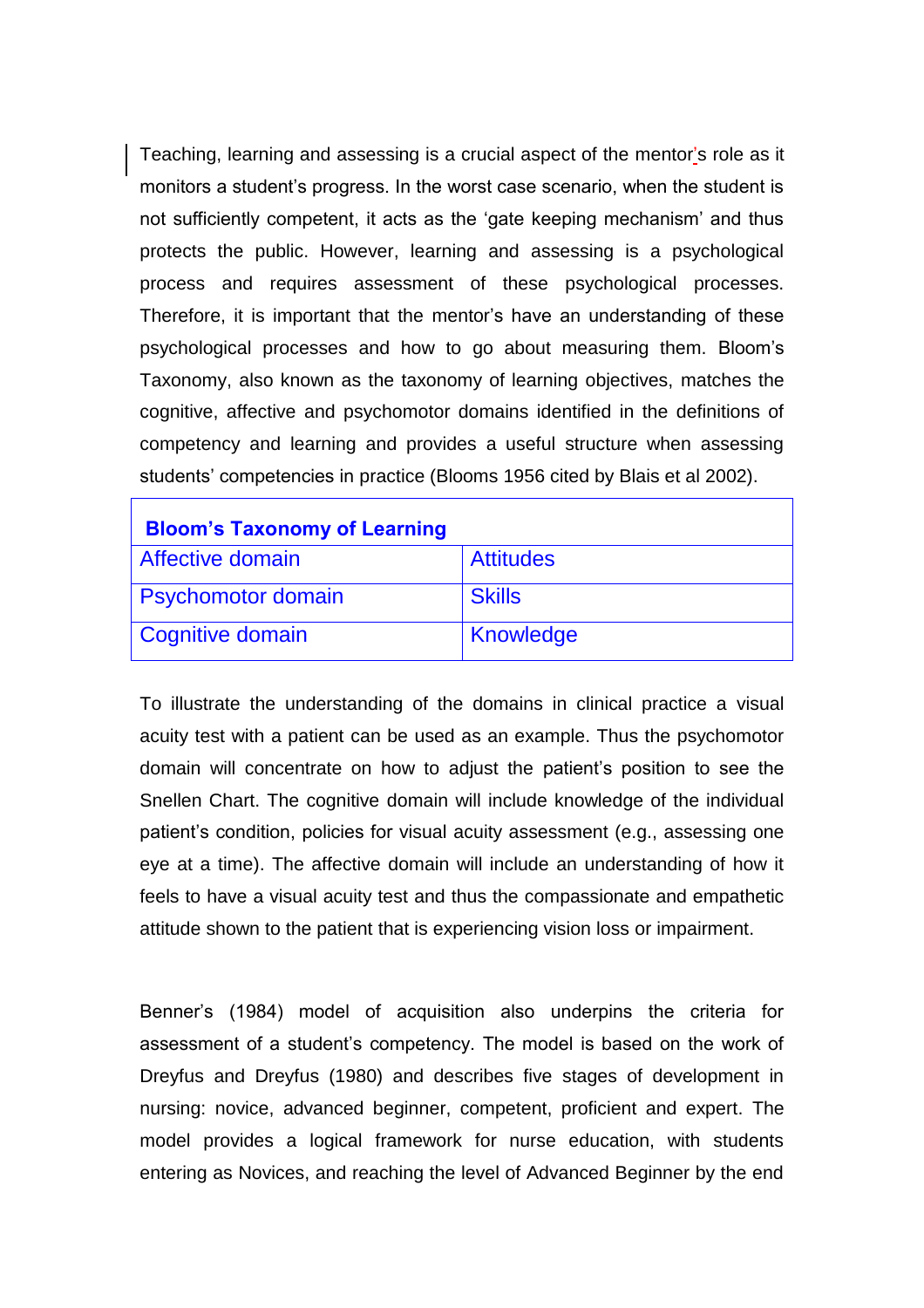of the first year or first part of their programme. The level, Competent, is achieved by the end of the chosen programme. Proficient, and ultimately Expert status is reached only after many years of experience in ophthalmic practice and may not be achieved by all registered nurses. The application of Benner's model in 'local practice' is the students practice assessment document, which consists of a list of the clinical, communication skills and activities, which are to be achieved prior to nursing registration (You may wish to refer to the RCN (2012) Competencies in Ophthalmic Practice: http://www.rcn.org.uk/ data/assets/pdf\_file/0006/485898/004350.pdf.pdf which have been developed using Benner's 1984 model).

| <b>Assessment levels related to the framework proposed</b><br>by Benner (1984) |                                                                                     |                                                                                                                                                                                                                                                                                                        |                                                       |
|--------------------------------------------------------------------------------|-------------------------------------------------------------------------------------|--------------------------------------------------------------------------------------------------------------------------------------------------------------------------------------------------------------------------------------------------------------------------------------------------------|-------------------------------------------------------|
| <b>Level</b>                                                                   | <b>Standard</b>                                                                     | <b>Quality of performance</b>                                                                                                                                                                                                                                                                          | <b>Supervision</b><br>and<br>assistance               |
| <b>Expert</b>                                                                  | <b>Safe</b><br>Accurate} all of<br>Effective } the time<br>Affective }              | Intuitive grasp of each situation<br>$\bullet$<br>Problems focused rapidly and problem<br>$\bullet$<br>solving well developed<br>Draws upon professional experience<br>$\bullet$<br>Proactive in relation to change<br>$\bullet$<br>Proposes professional development                                  | Collaborative<br>discussions<br>with<br>colleagues    |
| <b>Proficient</b>                                                              | <b>Safe</b><br>Accurate} all of<br>Effective } the time<br>Affective }              | • Skilful, co-ordinated and confident<br>• Perceives caring situations in their entirety<br>• Draws upon professional experience<br>• Responds to change<br>• Uses problems solving approach and<br>knowledge which has been analysed and<br>critically evaluated<br>· Reflects upon professional rôle | Collaborative<br>discussions<br>with<br>colleagues    |
| <b>Competent</b>                                                               | <b>Safe</b><br>Accurate} all of<br>Effective } the time<br>Affective }              | • Skilful and co-ordinated<br>• Confident<br>• Focuses on individual and responds to<br>subtle cues<br>• Identifies long range goals<br>• Seeks occasional supervision and<br>direction appropriately                                                                                                  | Occasional<br>supervision<br>and directive<br>cues    |
| <b>Advanced</b><br>beginner                                                    | Safe and accurate all of<br>the time<br>Effective } some of<br>Affective } the time | • Skilful and co-ordinated<br>• Confident<br>• Focuses on individual, but distracted if<br>activity is complex                                                                                                                                                                                         | Frequent<br>supervision<br>and some<br>directive cues |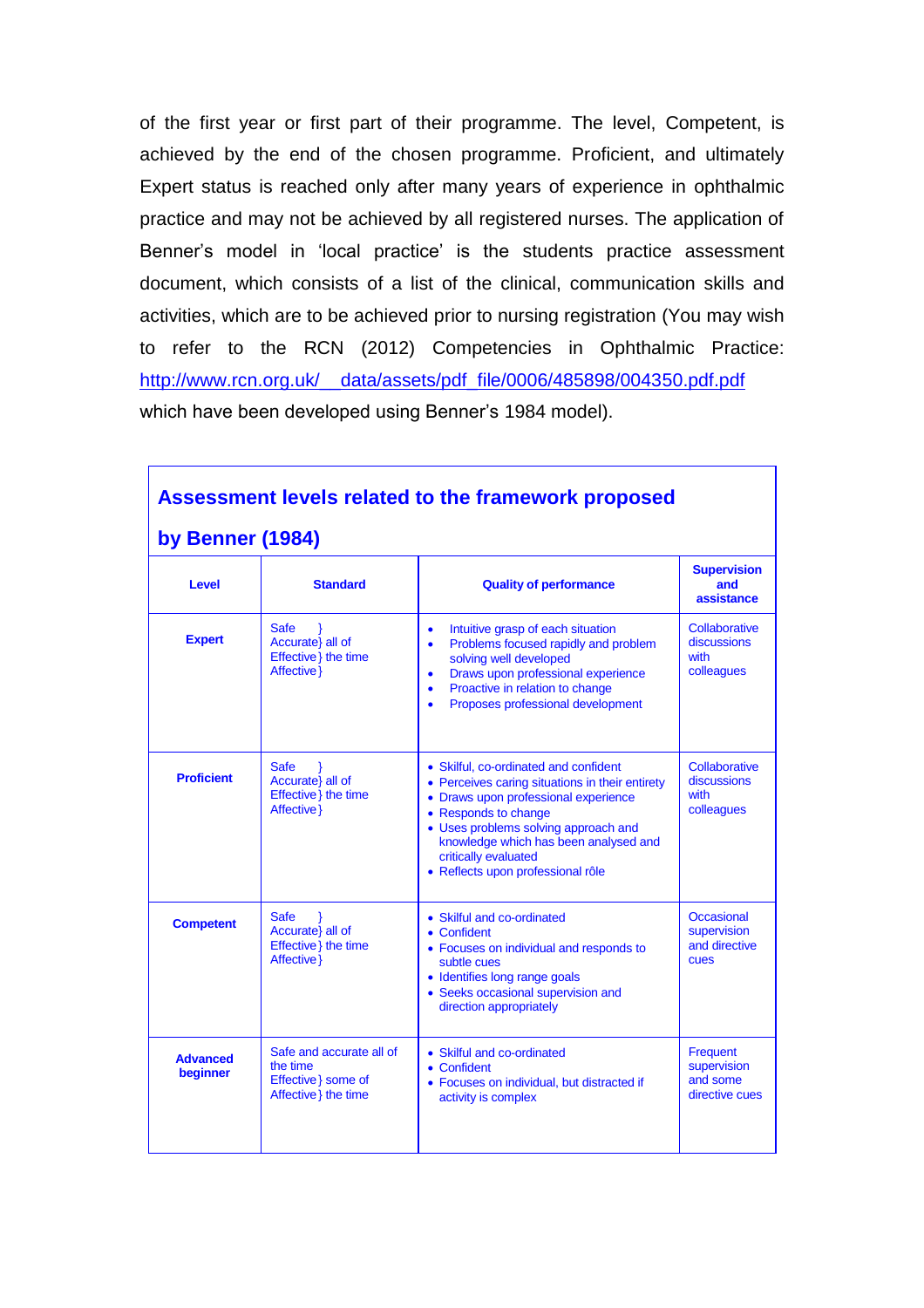| <b>Novice</b>                                                                                                                                                                                                                                                                                                                               | Some at risk<br>performances<br>Accurate} some<br>Effective } of the<br>Affective } time | • Considerable time required to complete<br>activity<br>• Some degree of confidence<br>• Beginning to focus upon the individual and<br>their needs | Frequent<br>supervision<br>and directive<br>cues |
|---------------------------------------------------------------------------------------------------------------------------------------------------------------------------------------------------------------------------------------------------------------------------------------------------------------------------------------------|------------------------------------------------------------------------------------------|----------------------------------------------------------------------------------------------------------------------------------------------------|--------------------------------------------------|
| <b>Safe</b><br>= Activity does not cause harm by action or omission<br>= Demonstrates knowledge base and application, verbal, non verbal and written communication<br>Accurate<br>$=$ Intended purpose of activity achieved<br><b>Effective</b><br>= Attends to the feelings/emotions of individuals involved in the situation<br>Affective |                                                                                          |                                                                                                                                                    |                                                  |

Benner (1984) describes how nurses develop competence and grow in optimal clinical environments. Her work describes how experienced nurses can create an environment to foster professional development and good morale in other nurses and students.

According to the NMC (2002) accountability and duty of care to patients is paramount to the role of the nurse. In addition, the role of preparing the next generation of nurses is equally important. Although being a mentor can be challenging because it requires understanding of nursing curricula, the NMC standards and RCN Ophthalmic Competencies, the processes of learning and teaching as well as having excellent communication skills is rewarding because there is a certain satisfaction that comes from teaching students and sharing knowledge with them resulting in helping them learn ophthalmic skills (Holmes et al 2011; Bradshaw 1998). In other words the role of mentor brings benefits to the nursing profession because it is a core element of ongoing competence development leading to potential for promotion (NMC 2004) and also leads to evaluating what mentors do, which invariably leads to improving their teaching skills.

## **Conclusion**

The aim of this article was to provide a critical overview of the issues relating to mentoring students. The key concepts attempted to encapsulate the balance between professional responsibility and accountability manifested in adhering to the code of professional conduct and professional privilege expressed through the educational role of the nurse. It is evident that the responsibilities that professional status implies and carries are extremely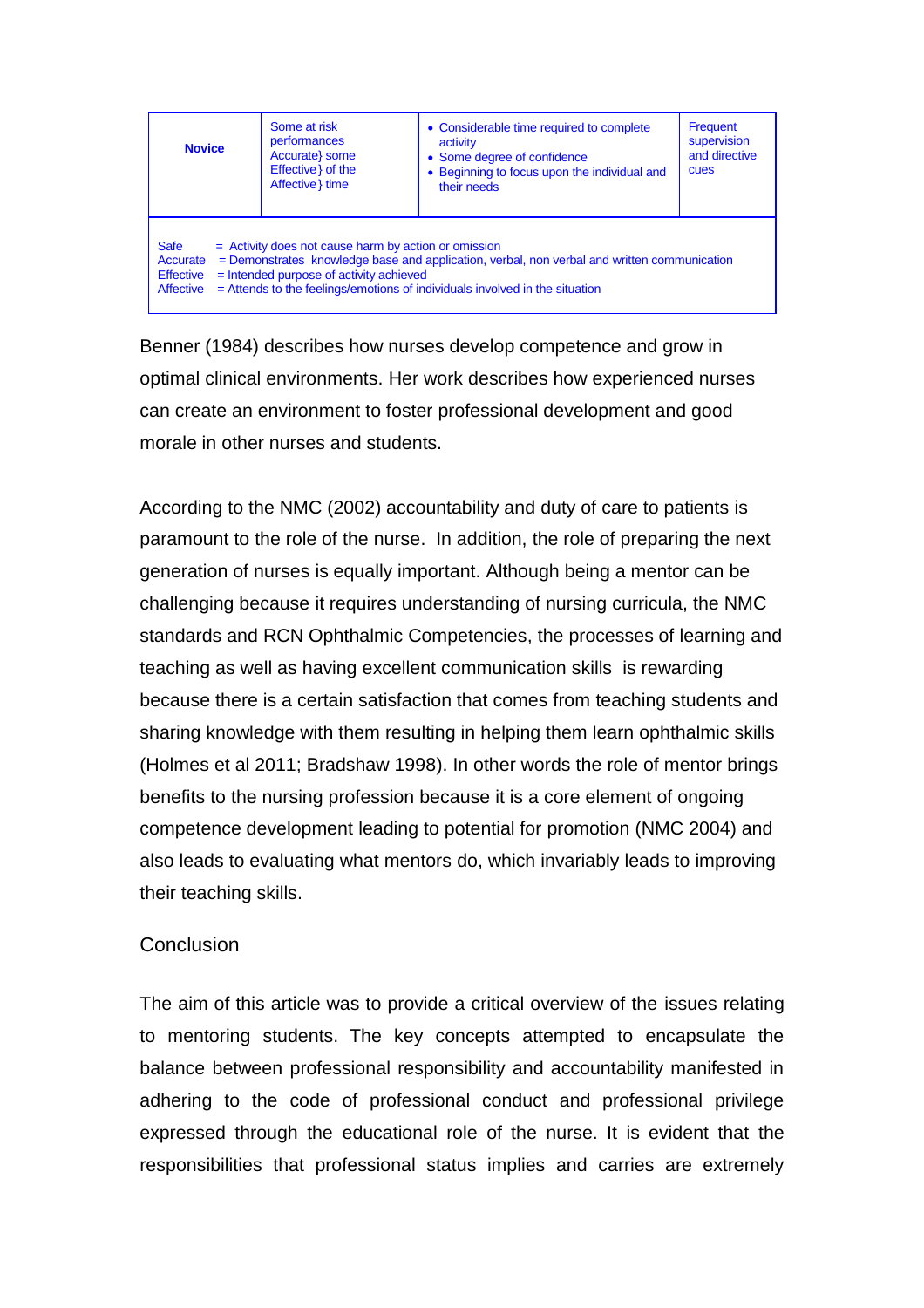complex. However, it is absolutely crucial to demonstrate fitness to practice of students in order to protect the public as well as maintain high standards of care and practice. This can be underpinned by promoting excellence in clinical and professional practice by ensuring that registered nurses are supported in their role as clinical educators. It is important to recognise that students will only be 'fit to practice' when the nurses/mentors themselves are 'fit to practice'. This includes both the delivery of care to patients as well as teaching and assessing students in the ophthalmic practice environment.

#### References

Adams V (2002) Consistent clinical assignment for nursing students compared to multiple placements. *Journal of Nursing Education*. 41, 2, 80-82.

Ali P and Panther W (2008) Professional development and the role of mentorship. *Nursing Standard*. 22, 42, 35-39.

Andrews M and Chilton F (2000) Student and mentor perceptions of mentoring effectiveness. *Nurse Education Today.* 20, 555–562.

Andrews M and Roberts D (2003) Supporting student nurses learning in and through clinical practice: the role of the clinical guide. *Nurse Education Today* 23, 474–481.

Baillie L (1993) Factors affecting student nurses' learning in community placements: a phenomenological study. *Journal of Advanced Nursing*. 18, 7, 1043-1053.

Banning M Hill Y Rawlings S (2006) Student learning in care homes. *Nursing Older People*. 17, 10, 22-24.

Benner P (1984) **From novice to expert, excellence and power in clinical nursing practice.** Addison – Wesley, Menlo Park, CA

Billings D and Halstead J (1998) **Teaching in Nursing: A Guide for Faculty.** 2<sup>nd</sup> ED. WB Saunders, St Louis MO.

Blais K Hayes J Kozier B Erb G (2002) **Professional Nursing Practice: Concepts and Perspectives.** 4 th Ed. Prentice Hall, London.

Bradshaw A (1997) Defining 'competency' in nursing (Part 1): a policy review. *Journal of Clinical Nursing.* 6, 347–354.

Burns R (1995) **The adult learner at work Business and Professional** Publishing, Sydney.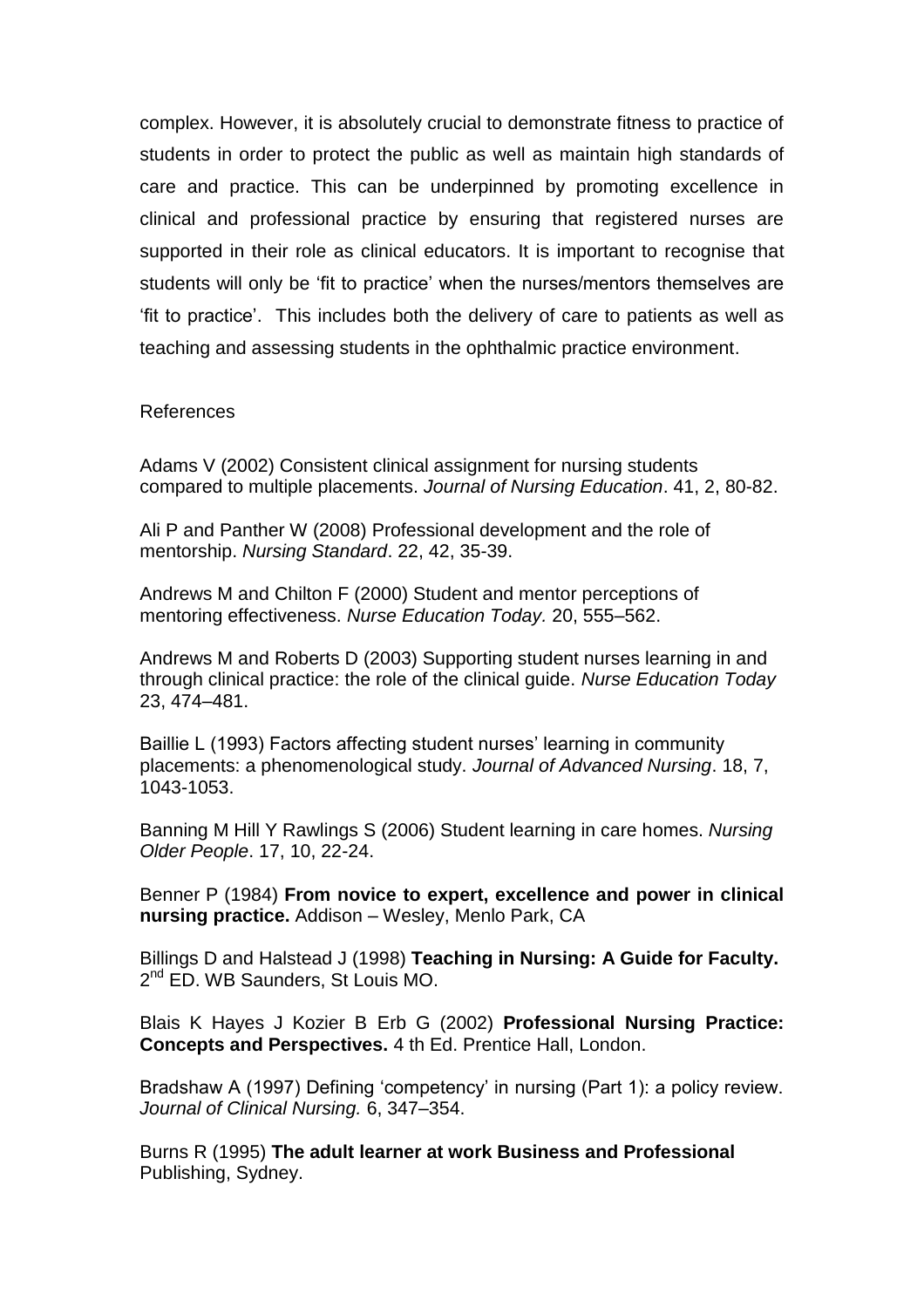Campbell I Larrivee L Field P Day R Reutter L (1994) Learning to nurse in the clinical setting. *Journal of Advanced Nursing*. 20, 6, 1125-1131.

Chan D (2002) Development of the Clinical Learning Environment Inventory: using the theoretical framework of learning environment studies to assess nursing students' perceptions of the hospital as a learning environment. *Journal of Nursing Education*. 41, 2, 69-75.

City University (1996) **A Self Study Resourse Pack.** London

Clynes M (2008) Providing feedback on clinical performance to student nurses in children's nursing: challenges facing preceptors. *Journal of Children's and Young People's Nursing* 2, 1, 29–35.

Dunn S Ehrich L Mylonas A Hansford BC (2000) Students' perceptions of field experience in professional development: a comparative study. *Journal of Nursing Education*. 39, 9, 393-400.

Dobinson-Harrington A (2006) Personal tutor encounters: understanding the experience. *Nursing Standard*. 20, 50, 25-42.

ENB (1987) **Institutional and Course Approval/Reapproval Process. Information Required, Criteria and Guidelines.** Circular 1987/28/MAT. London. English National Board for Nursing Midwifery and Health Visiting.

ENB (1988) **Institutional and Course Approval/Reapproval Process. Information Required, Criteria and Guidelines.** Circular 1988/39/APS. London. English National Board for Nursing Midwifery and Health Visiting.

ENB (1989) **Preparation of Teachers, Practitioner Teachers, Mentors and Supervisors in the Context of Project 2000.** London. English National Board for Nursing Midwifery and Health Visiting.

ENB (1994) *News Issue*, 14. London. English National Board for Nursing Midwifery and Health Visiting

English National Board/Department of Health (2001) **Preparation of Mentors and Teachers.** ENB/DH, London

Glasper A (2010) Additional options for achieving sign-off mentor criteria. *British Journal of Nursing.* 19, 10, 658-659

Holmes J Hodgson P Simari D Nishimura R (2010) Mentoring: making the transition from mentee to mentor. *Circulation.* 19, 121, 2, 336-40

Jarjoura J (2003) Mentorship: A Key Part of Nursing Practice. *RNAO Practice.*  2, 3.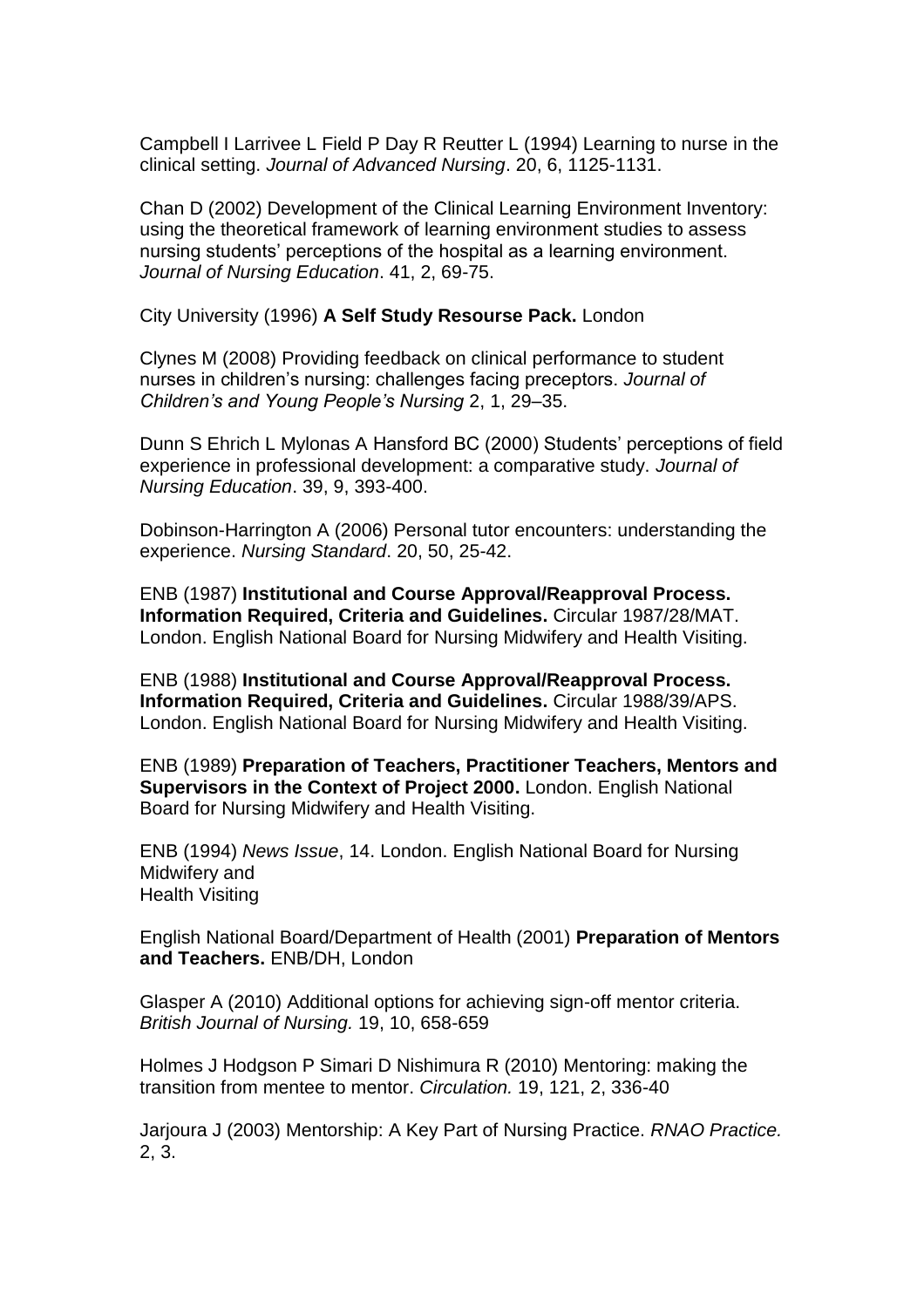Kolb D (1984) **Experiential Learning experience as a source of learning and development.** New Jersey. Prentice Hall

Lawson L (2011) CPD for mentors: creating a portfolio. *Nursing Times.* 107, 21, 15-18.

London M (2003) *Job feedback: Giving, seeking, and using feedback for performance improvement.* (2nd Ed). Erlbaum, Mahwah, NJ[.Nicklin](http://www.sciencedirect.com/science?_ob=ArticleURL&_udi=B6WNX-4CBDC85-1&_user=3350548&_coverDate=07%2F31%2F2004&_alid=499640190&_rdoc=1&_fmt=full&_orig=search&_cdi=6974&_sort=d&_docanchor=&view=c&_acct=C000047819&_version=1&_urlVersion=0&_userid=3350548&md5=8261231ba9f6b1d0983cfbab821638f5#bbib21#bbib21) P and Kenworthy N (2000) **Teaching and Assessing in Nursing Practice.** 4th Ed**.**  Scutari Press, London.

Nursing and Midwifery Council (2002a) **Requirements for Pre-registration Nursing Programme. Nursing & Midwifery Council, London.** Available at: http://www.nmc.uk.org.

Nursing and Midwifery Council (2004) **Code of Professional Conduct.** NMC, London. Available at: http://www.nmc.uk.org.

Nursing and Midwifery Council (2008) **Standards to Support Learning and Assessment in Practice.** Available at: http://www.nmc.uk.org.

Price B (2005) Becoming a good mentor. **Nursing Standard.** 19 (13).

Pellatt G (2006) The role of mentors in supporting pre-registration nursing students. *British Journal of Nursing*. 15, 6, 336-340.

Quinn F (2000) **Principles and Practice of Nurse Education.** 4th Ed. Stanley Thornes, Cheltenham.

Raftery S (2001) The supervision experiences and needs of post-registration student nurses: an action research study. Unpublished Masters Thesis, University of Dublin.

Royal College of Nursing (2005) Competencies: an integrated career and competency framework for ophthalmic nursing. London: RCN

Royal College of Nursing (2007) **Guidance for Mentors of Nursing Students and Midwives.** London: RCN.

Royal College of Nursing (2012) Ophthalmic Nursing, and Integrated Career and Competency Framework (*http://www.rcn.org.uk/\_\_data/assets/pdf\_file/0006/485898/004350.pdf.pdf*

Rosen C Levy P Hall R (2006) **Placing Perceptions of Politics in the Context of the Feedback Environment, Employee Attitudes, and Job Performance.** *Journal of Applied Psychology. 91,1, 211-220.*

Steelman L Levy P Snell A (2004) The Feedback Environment Scale (FES): Construct definition, measurement and validation. *Educational and Psychological Measurement. 64*, 165–184.